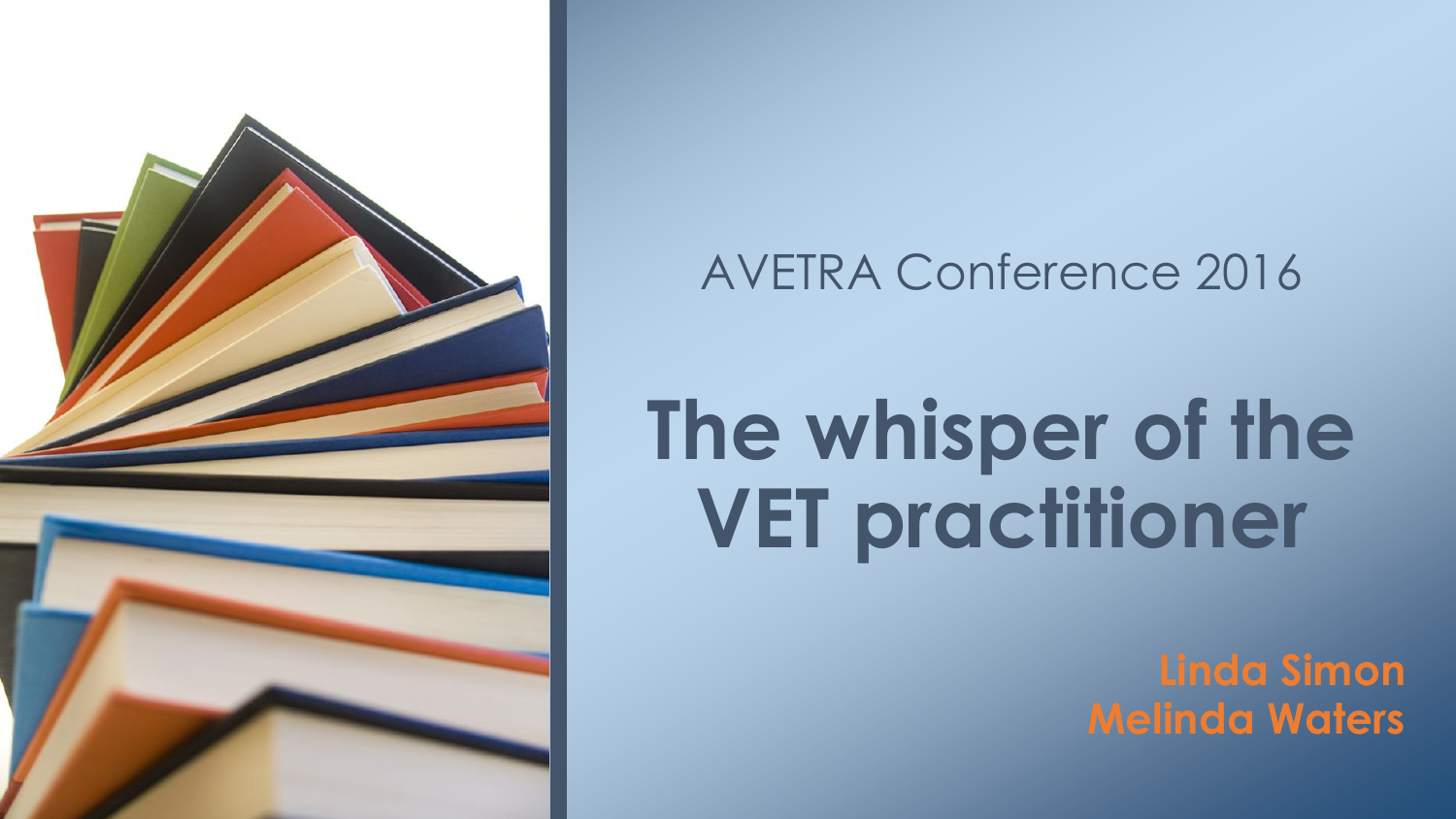### **Outline of the study**

- Builds on our previous study:
	- *New practices for new times: a case for scholarly activity in Vocational Education in Australia* published in the Higher Education, Skills and Work Based Learning Journal, 2015*.*
- Qualitative methodology
	- Purposive sample of 22 people:
		- connection with the VET sector and currently involved in research
		- A letter followed by a face to face or phone interview for 30 minutes, except for one respondent who completed the questions by email.
- Textural analysis of data:
	- Common themes
	- Challenges and issues
	- Opportunities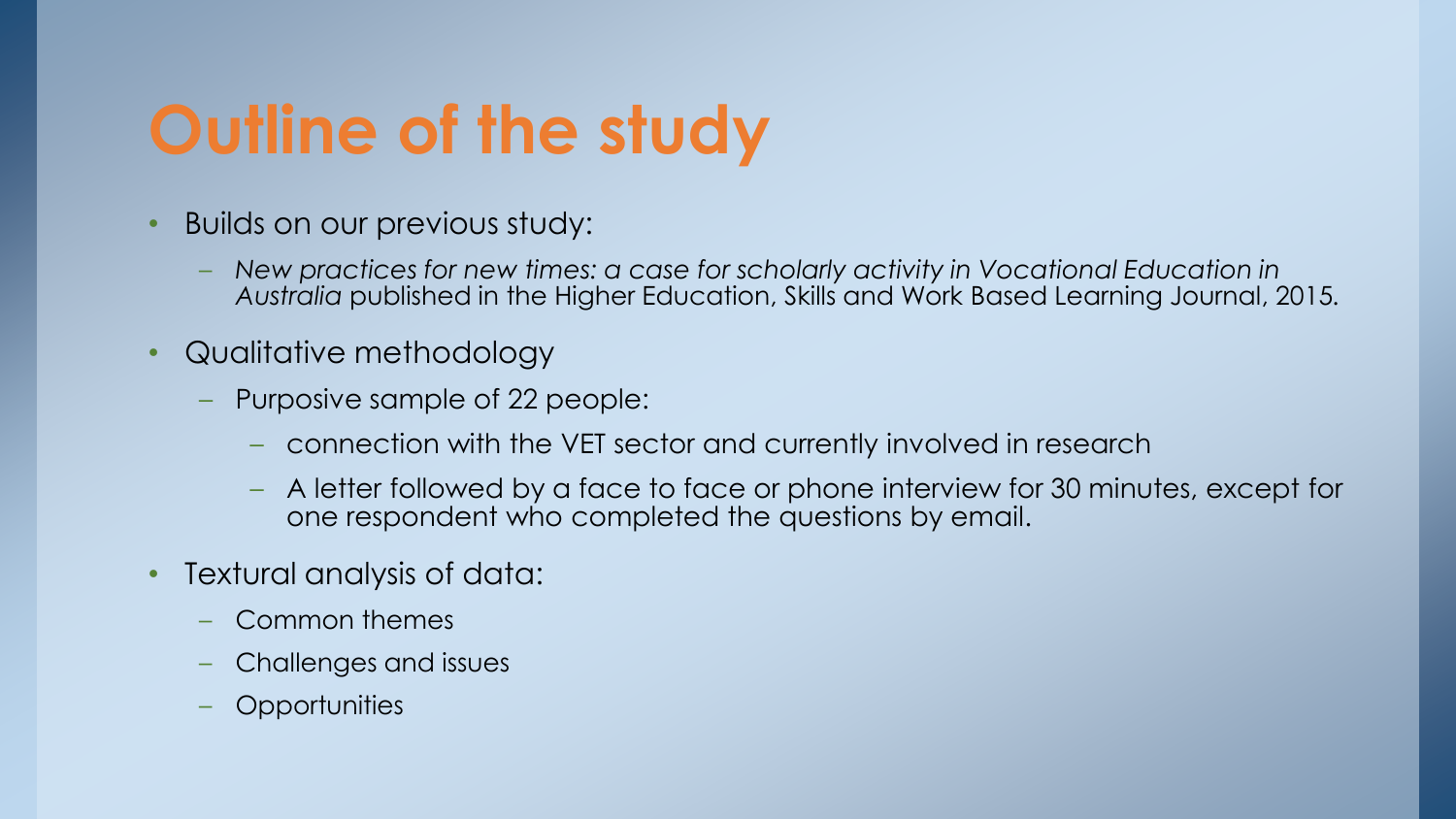### **Continuum of scholarly activity**



- Practices of inquiry Systematic, rigours and critical reflection about professional practice, and the contexts in which it occurs, in ways that question taken for granted assumptions (Reid, 2004)
- Formal research involves creating new knowledge/or using existing knowledge in new and creative ways so as to generate new concepts, methodologies, inventions and understandings (ARC, 2014). Research is central to practice of inquiry.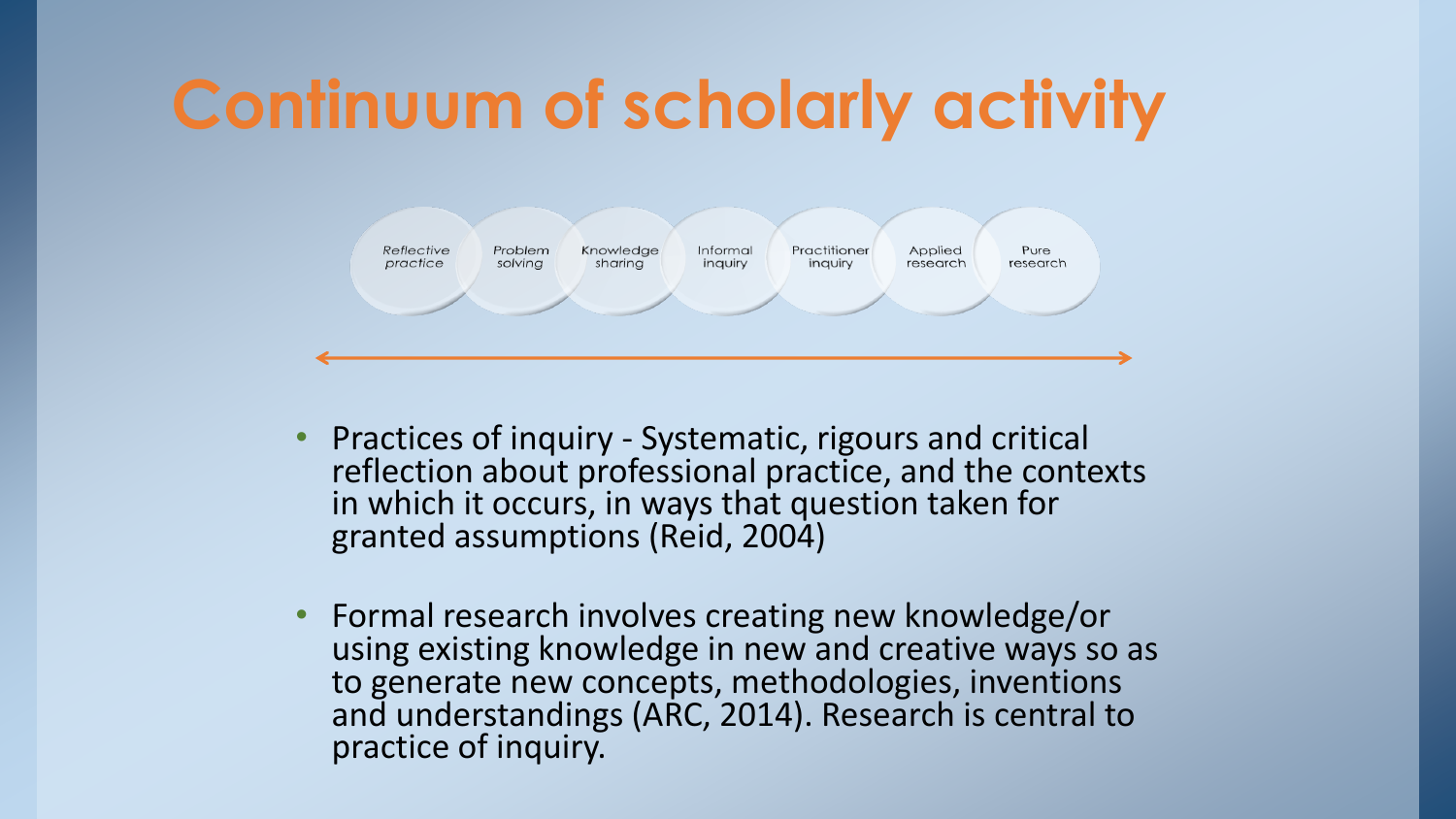### **New practices for new times**

- High time VET is recognised as a knowledge building and innovative sector
- All VET educators should be inquirers some should be researchers
- Inquiry as pedagogy a 'professional being'
- If educators are not involved there is a risk that their practice being inadequately informed and they do not value scholarly activities by students (Dymock and Billet, 2009)
- The challenge is to recognise the value.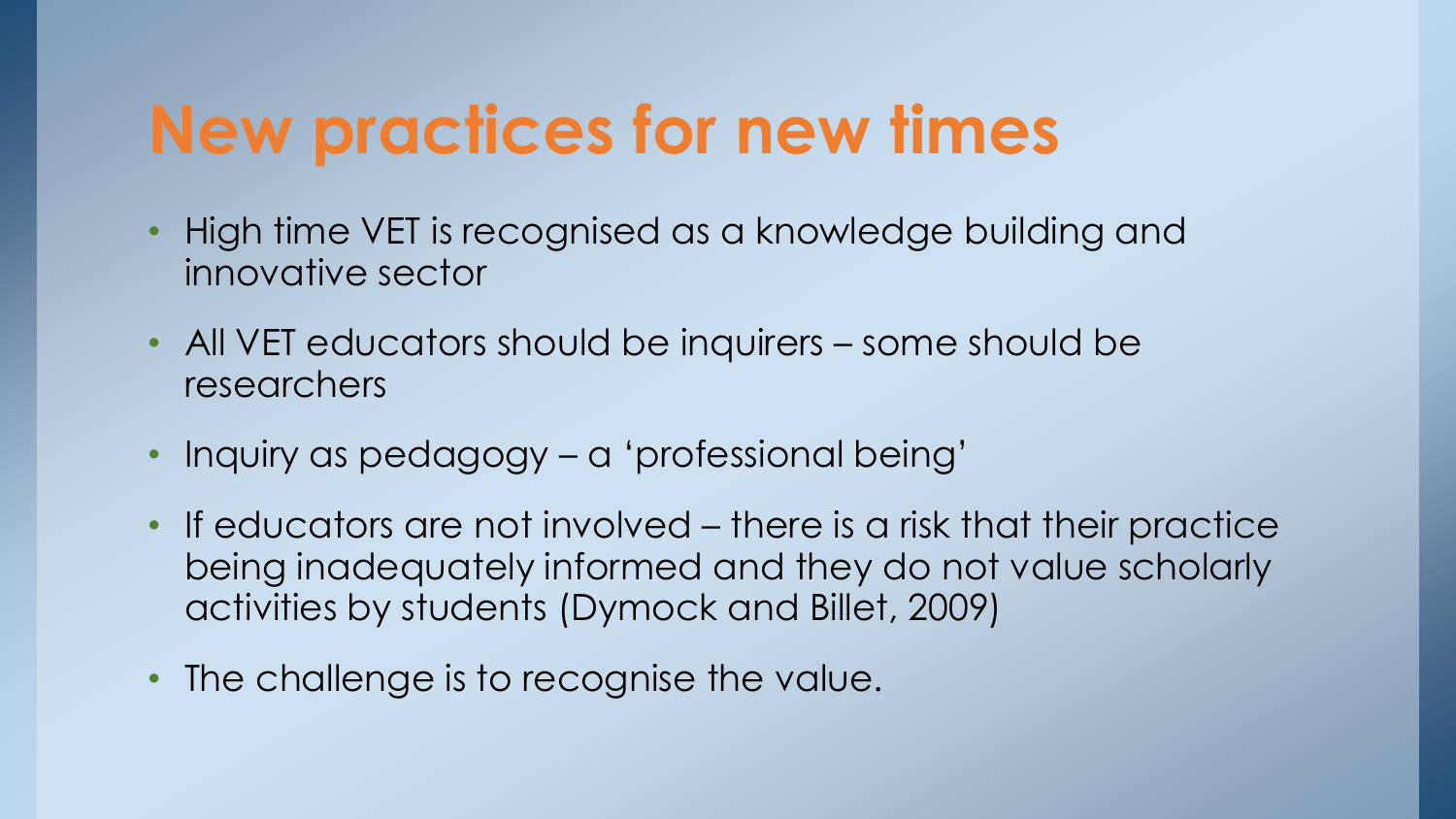## **What is the value?**

#### **Educators:**

- New skills and knowledge
- Voice in the operations of institutions
- Ability to makes sense of complex discourses
- Increased disciplinary knowledge and skills
- Stronger relationships with students and enterprises
- Educational credibility

#### **Learners**

- Work ready skills
- Critical thinking skills
- Innovation skills
- Preparation for higher education

#### **Institutes**

- Pedagogical capital and educational reputation
- Links with industry
- Placements for students
- Access to research and data

#### **Industries and communities**

- Stream of skilled graduates
- Innovation and applied research

#### **Policy makers**

– Access to practice based knowledge

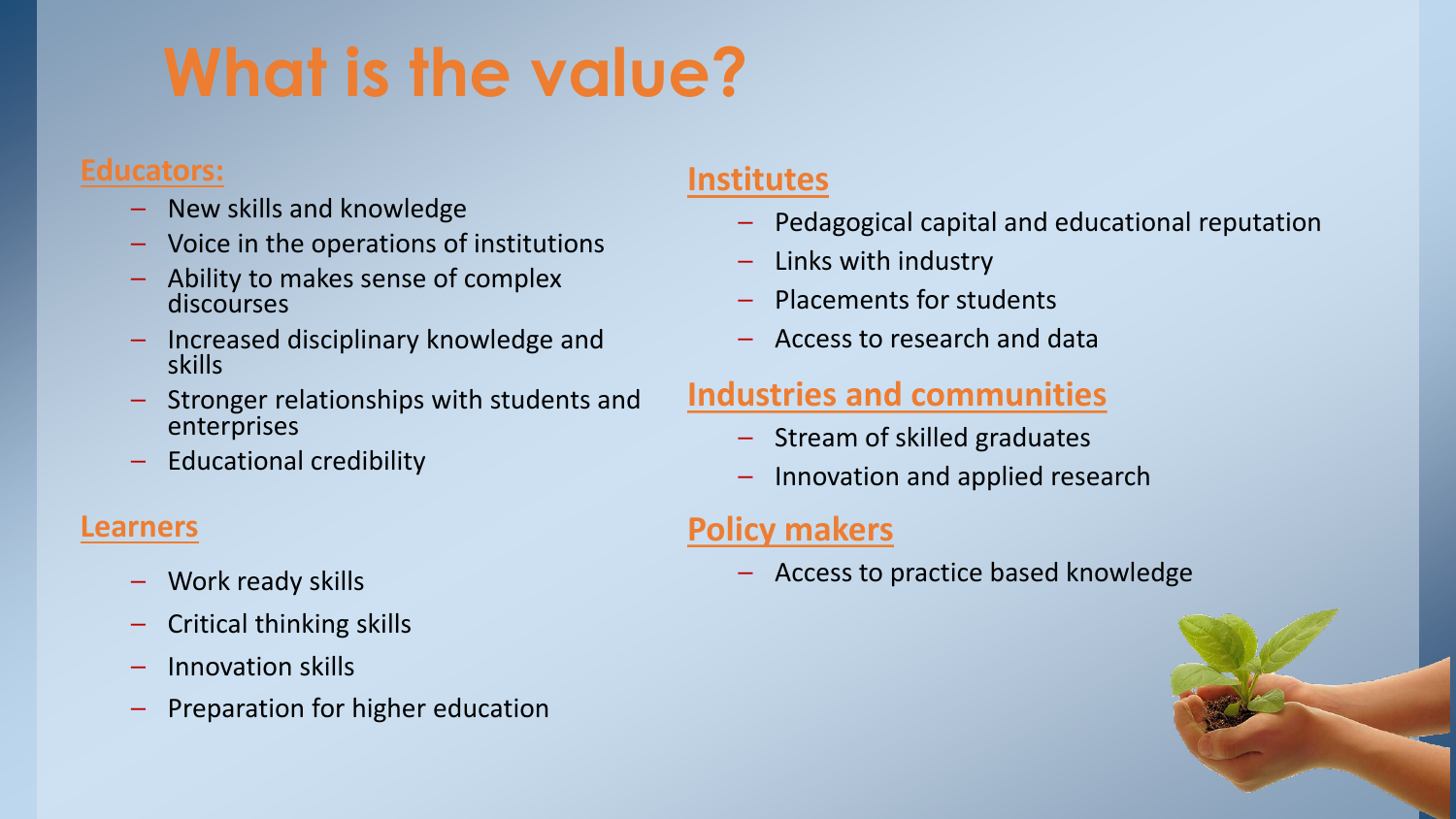*If we are to develop workers with the capability to think 'critically, flexibly and creatively', then educators too must possess these capacities and model them to learners (Reid, 2004).* 

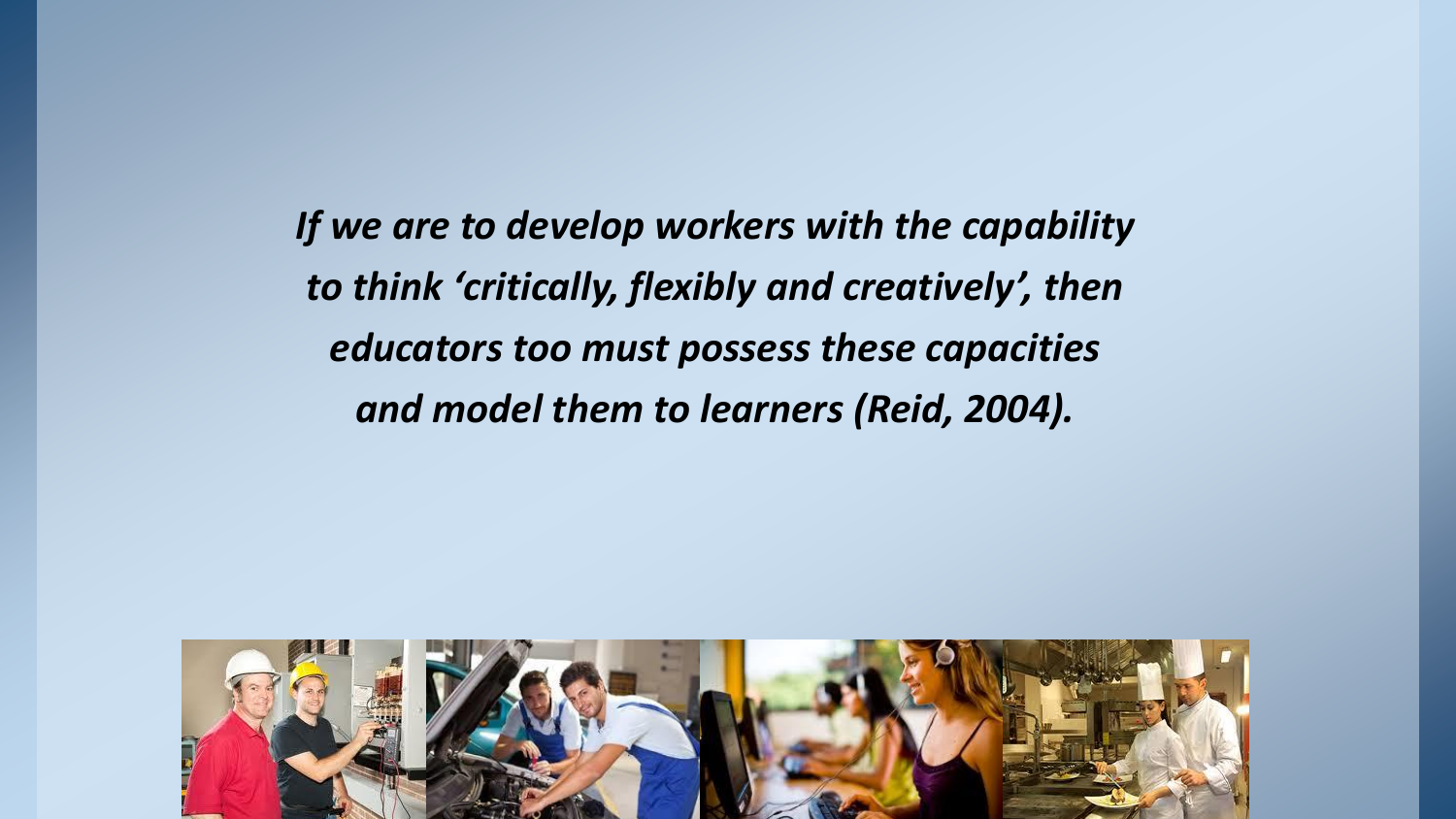# **Common themes from the interviews**

#### **Research:**

- **Develops new and different narratives, acknowledging that there are different conversations to be had**
- **Gives a vision of something different from what we have – a voice of what is a possible future**
- **Can re-imagine VET and its importance to the workforce**
- **Provides an evidence base for practice and change, and data to make sense of what is happening**
- **Is a key condition for transformation**
- **Empowers teachers and gives them a say in what is done**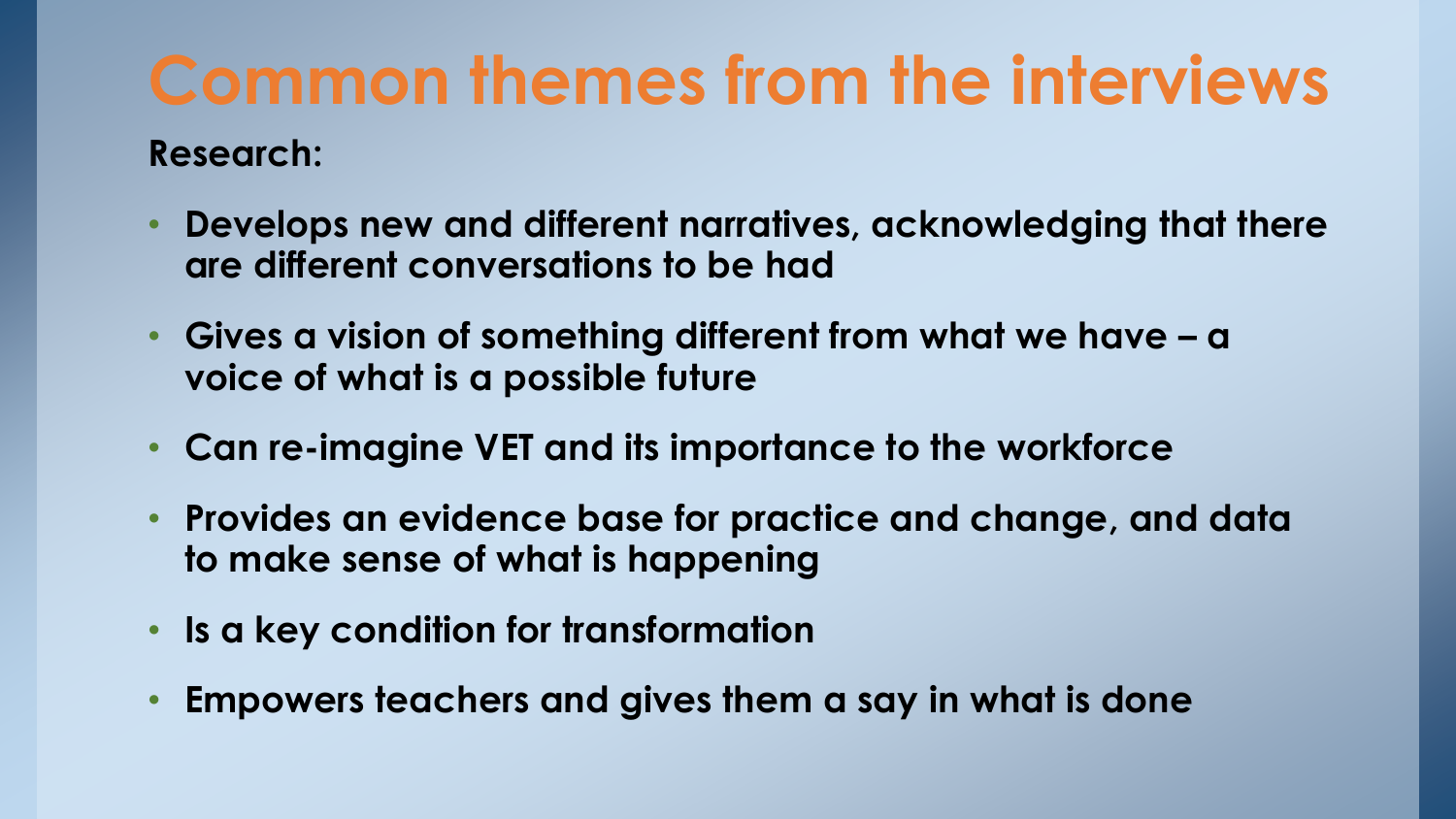### **Common themes from the interviews**

**Research enables individuals and VET organisations. It can:**

- **Establish networks and communities of practice**
- **Help students to consider their own practices, leading to innovation and change**
- **Give time to step back and reflect on practice**
- **Give time to consider what has worked and what needs to change**
- **Broaden the understanding of policy makers**
- **Help build a VET profession**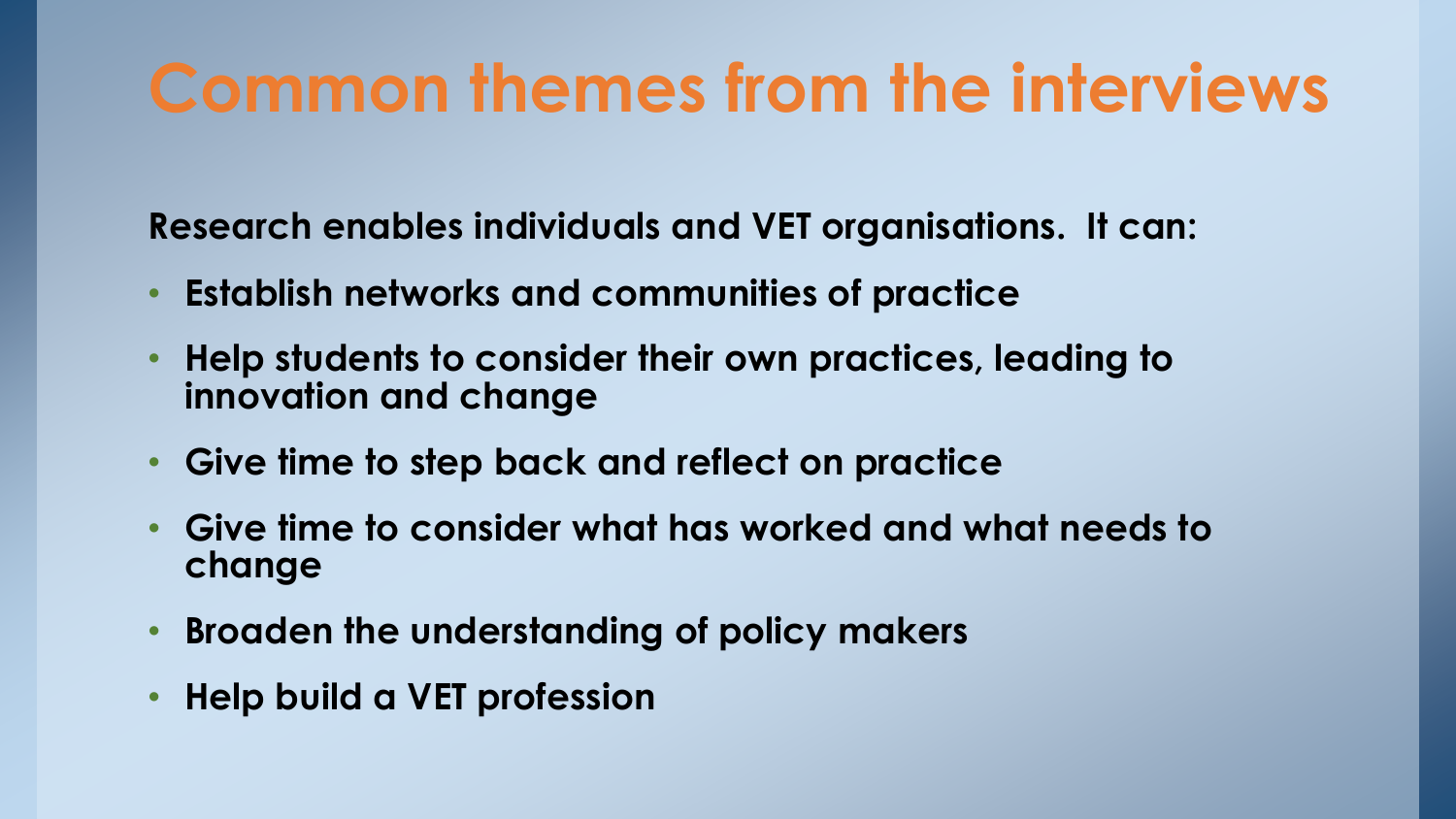### **Challenges and issues**

Government sees that VET is about compliance not the creative

- **Continuous change in the sector – a time of turmoil – workforce is demoralised**
- **Policy makers have narrow views of the sector and undervalue its expertise. Split between university based researchers and the rest**
- **Do decision makers take notice of the research? A lot of people don't what to hear the results of research**
- **Governance and structures are preventing innovative practice**
- **Focus on compliance and regulation. Is quality improved by regulation?**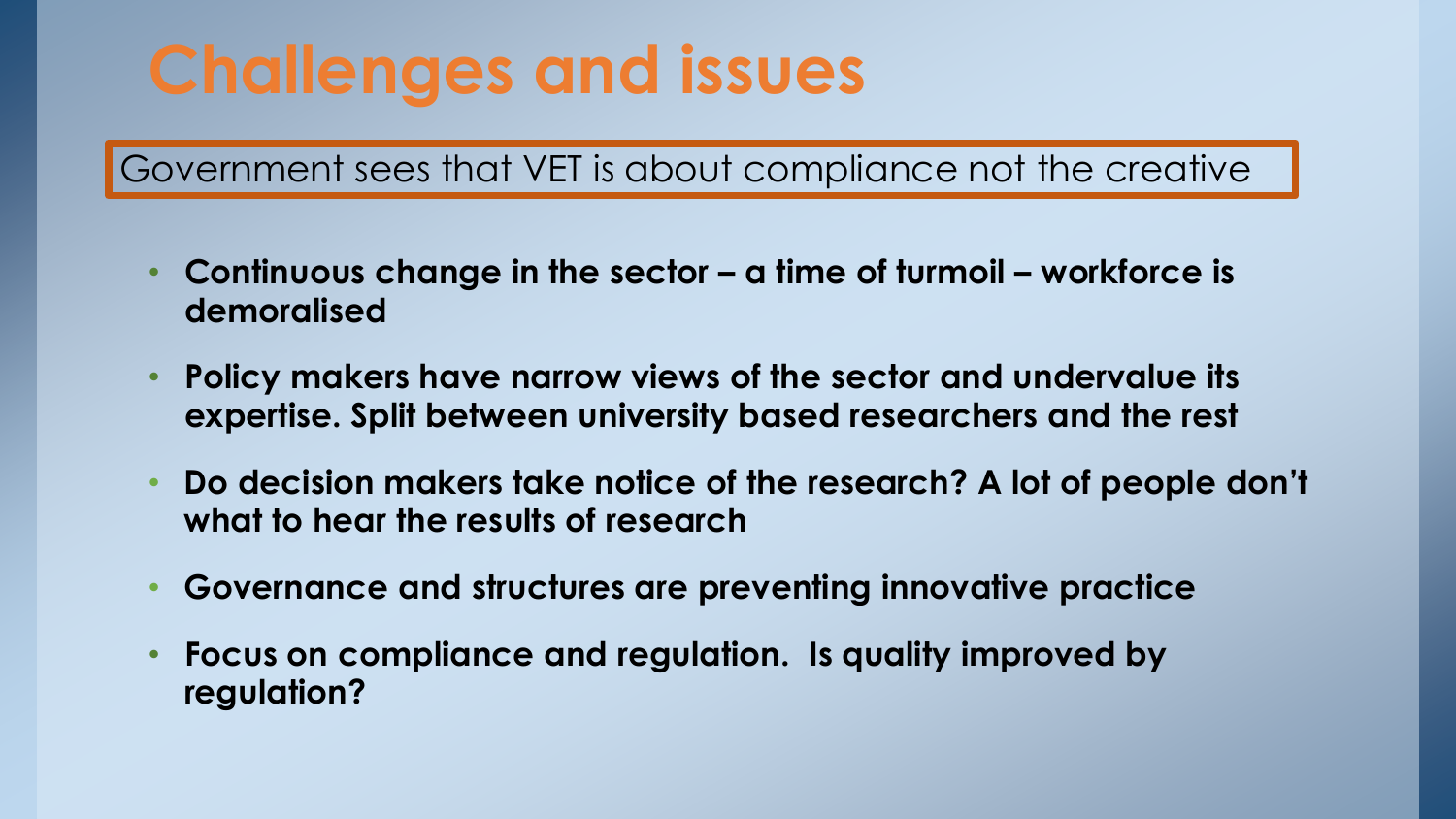### **Challenges and issues**

**And the VET researchers?**

- **No time to research – too much administrivia**
- **Shortage of resources and funding – especially in remote areas and with cross-cultural groups**
- **Training Packages rarely recognise research**
- **Research is not considered part of their job**
- **Research skills have not been enhanced – the CIV is a low qualification base for a profession**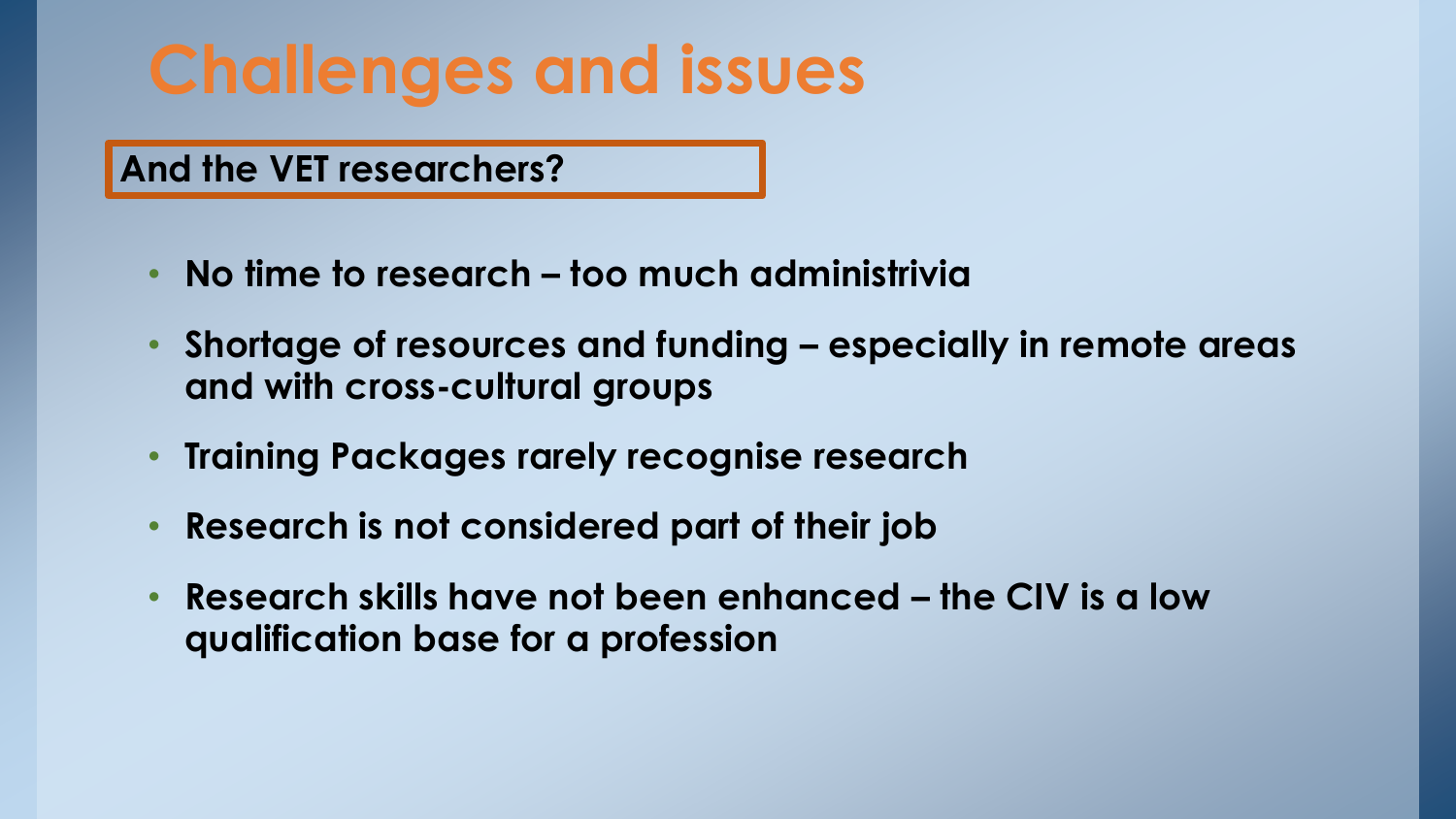### **Opportunities**

- **A time of turmoil is a time to challenge the prevailing views of VET and to engage in innovation**
- **To make research ours – is it Applied Research or a continuum of research?**
- **Applied Research and messages from Canada**
- **AVETRA Educator Hub**
- **TDA/AVETRA scholarship**
- **VET Professional Research Network (VPRN)**